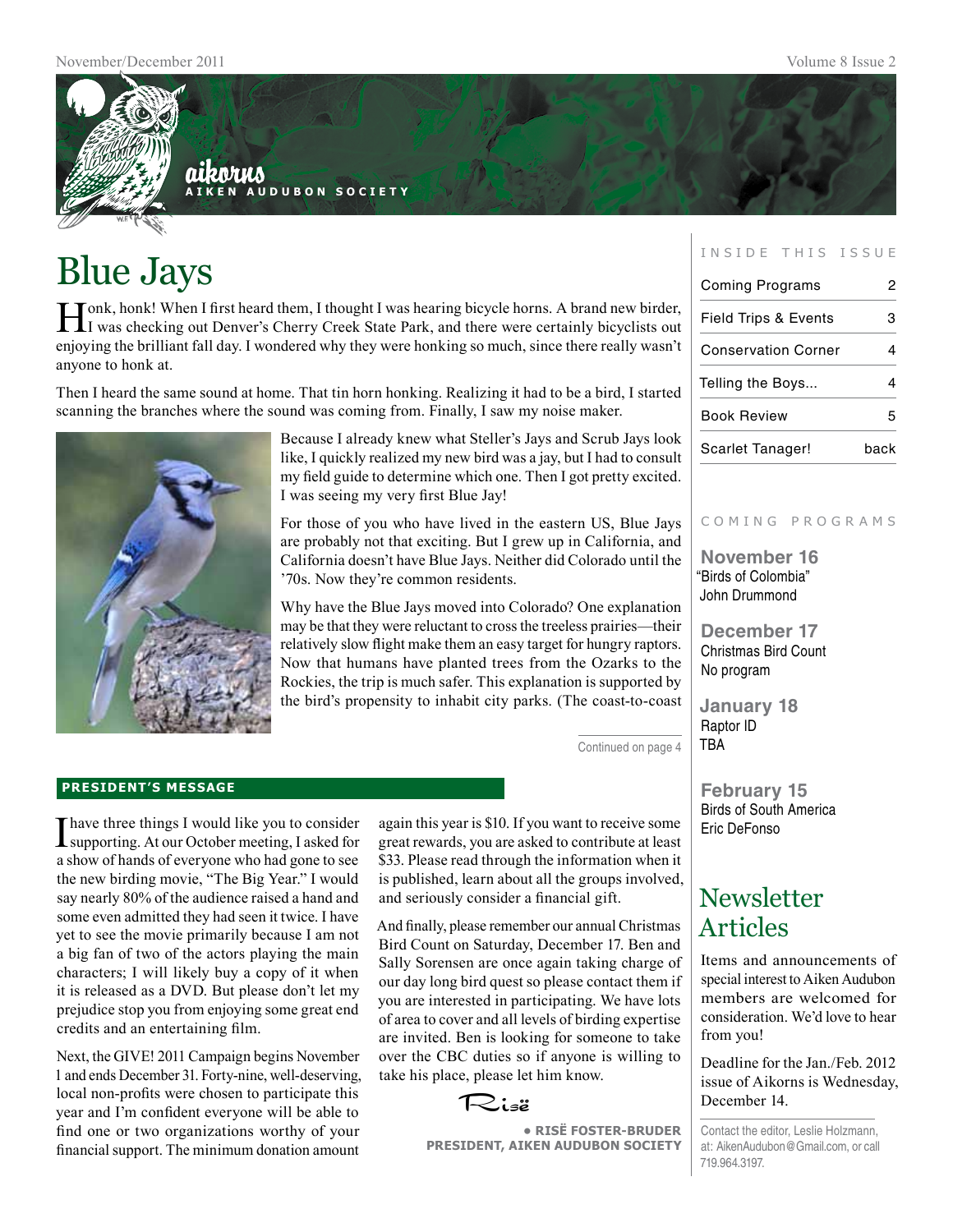#### **upcoming aiken Programs**

## November 16 • John Drummond Birds of Colombia

Photo: John Drummond



**Nome experience a thrilling account of John Drummond's**  $\angle$ trip to Colombia!

Colombia has recently opened up to eco-tourism and Pro Aves, the Colombian bird conservation organization, has been instrumental in purchasing land to protect the many endangered endemic species and habitat types.

Colombia possesses the highest number of bird species in the world, over 1,870 at the latest count. This presentation describes a trip made in April 2010 to visit the endemic rich areas around the central Cauca and Magdelena valleys and the isolated Santa Marta Mountains on the Caribbean coast. The wide variety of habitat types—humid cloud forest, paramo, dry forest, marshes and desert scrub—that they visited made for exciting birding,

particularly colorful hummingbirds and psittacidae. John will illustrate his talk with his photographs of these and other birds.

John Drummond could be described as an avid bird watcher as he is approaching 6,800 bird species on his world bird list and has birded in 28 countries, covering six continents. He has a Ph.D. in Inorganic Chemistry from Southampton University, England, has extensive field experience on a number of bird studies, and has spoken to a number of Audubon and other ornithological groups.

## December 17 • You! Christmas Bird Count

 $\mathbf{W}$ hile Aiken doesn't meet for a program during  $\bf{V}$  December, we hope everyone will come out and count birds for Audubon's annual Christmas Bird Count (CBC). As Risë mentioned in her president's message (*front page*), you don't have to be an expert to help. Plus, you never know what will turn up!

CBC results are used to identify trends in bird populations and ranges. For example, the westward migration of Blue Jays mentioned in the front page article was first documented in bird count data.

This is Aiken Audubon's  $61<sup>st</sup>$  consecutive year taking part in the National Audubon Society's CBC. Our

count is one of over 2,000 count areas that will be surveyed from dawn to dusk this year throughout Central and North America. Some of the Caribbean Islands, Hawaii, and several Pacific Islands are also included in the count.

Each count area is a circle with a diameter of 15 miles (an area of about 177 square miles). Our count circle is centered at the entrance to Cedar Springs Clinical Associates at 2135 Southgate Rd. It is divided into 17 areas, each with a count leader.

If you'd like to help with this citizen science project, contact Ben and Sally Sorensen at 719. 635.1716 to sign up.

**Aiken Audubon programs are free and open to the public. They are held at the Colorado State Division of Wildlife building located at 4255 Sinton Road. Coffee and socializing is at 6:30 pm and programs begin at 7 pm. Please use the back entrance.** *Note***: Sinton Road runs parallel to I-25 on the east side, between Garden of the Gods Road and Fillmore Street.**



Photo: Leslie Holzmann

#### AIKEN AUDUBON B O A R D M E M B E R S

**President** Risë Foster-Bruder 719.282.7877

**Vice President** Frank Dodge 719.548.9863

> **Secretary** Christine Bucher 719.596.2916 baccab@aol.com

**Treasurer** Arlene Sampson 719.574.6134

**Program Chair** Deborah Barnes 303.947.0566 kfoopooh@yahoo.com

**Conservation Chair** (Position open)

> **Publicity Chair** Christine Bucher 719.596.2916 baccab@aol.com

**Education Chair** Michael E. Whedon 719.243.2083 MEWhedon@gmail.com

**Field Trips** Jeannie Mitchell 719.494.1977 vancerus@earthlink.net

**Aikorns Editor/Web** Leslie Holzmann 719.964.3197 AikenAudubon@gmail.com

> **Hospitality** Arlene Sampson (acting) 719.574.6134

**Christmas Count** Ben & Sally Sorensen (acting) 719.635.1716

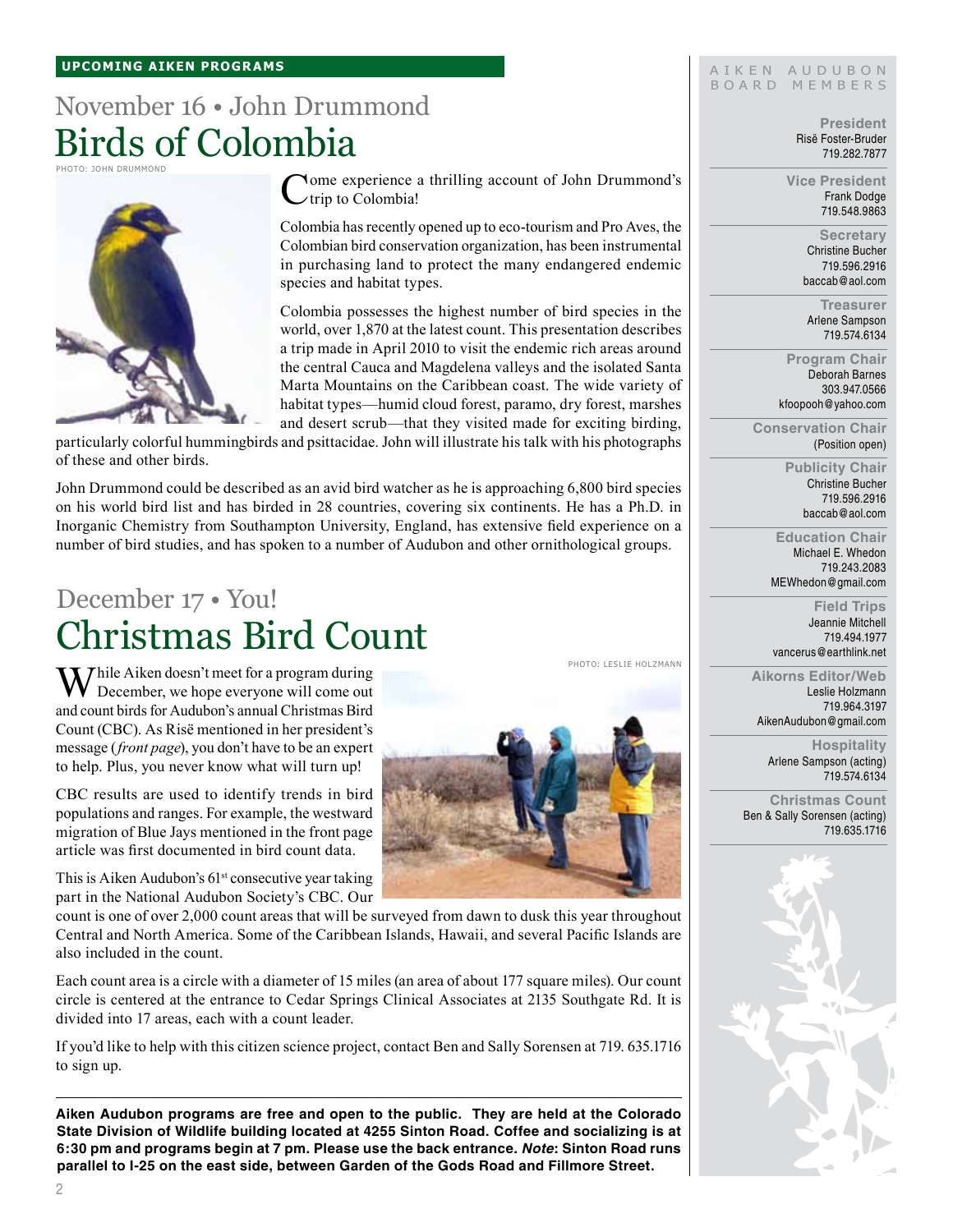#### **aiken audubon FIELD TRIPS**

**Everyone is welcome on Aiken field trips, regardless of experience level or membership in Audubon. Contact trip leader for details and to let them know you are coming. Don't forget to pack your binoculars, scope (if you have one), field guide, water, snack or lunch, hat, rain gear, sun screen, bug spray, camera(?), and some gas money for the drivers. No dogs are allowed on Aiken trips.** 

Note**: In cases of extreme weather, trips may be cancelled. If this might be a possibility, please contact the trip leader an hour before the scheduled meeting time.**

**To receive e-mailed reminders of upcoming field trips, send your name and e-mail address to AikenAudubon@gmail.com.**

## **Friday, November 25, 8 am – noon** Kiowa Creek Sanctuary

Walk off that abundant Thanksgiving dinner before those extra calories become a permanent part of your physique! We'll enjoy the fresh air and winter birds… and who knows? We *could* even see a wild turkey!

The Sanctuary just tallied its 100th "yard" bird, a flock of Sandhill Cranes flying overhead on their way south. Maybe we can find bird number 101.

Bring something to drink and a snack. Scopes are helpful for the ponds. Kiowa Creek Sanctuary is at 10165 Hodgen Road. Turn in at the sanctuary gate on the south side of the road and follow the driveway to the ranch house. Bed weather cancels the trip.

Contact Jeannie Mitchell at vancerus@earthlink.net or (h) 719.494.1977, (c) 719.233.1956 if you have any questions, and to RSVP.

## **Saturday, December 17, time tba** Colorado Springs area Christmas Bird Count

See details on opposite page.

## **Thursday, January 5, 2012, time tba** Black Forest Christmas Bird Count

Aiken normally participates in the count centered in southern Colorado Springs, but Black Forest has its own event. Last year participants saw a Northern Goshawk, the only one discovered in an El Paso County CBC.

Contact Jeannie Mitchell at vancerus@earthlink.net or (h) 719.494.1977, (c) 719.233.1956 if you have any questions, and to sign up.

## For the latest information on field trips and events: www.AikenAudubon.com

#### **upcoming events**

## **Saturday, November 19, 10 – 11:30 am** Wild Turkey Trivia & Hike

Come to Bear Creek Nature Center to talk turkey and marvel at the "I didn't know that!" world of turkeys, tame and wild. Everything you ever wanted to know about turkeys but were afraid to ask will be explored via a trivia game, slide show, hands-on activities, craft for kids and a short hike in search of wild turkey habitat.

\$4.00/ for Nature Center member, \$5.00/nonmember. Reservations required, 719.520.6387.

## **Deadline: November 30** Photo Contest

The Audubon Society of Greater Denver brings you an opportunity to share your beautiful nature photos and have a chance to win up to \$1,000. Any images of the natural world are welcomed—including landscapes, flowers, wildlife, macro shots, aerials, behaviors, portraits, underwater, abstracts, black & whites, and even urban wildlife. Enter as many images as you like for an entry fee of \$10 per image. The top ten entries will be awarded cash prizes and the best 250 images will be featured on the contest website throughout 2012.

Proceeds from the contest benefits the Audubon Society of Greater Denver's education, conservation and research programs.

Visit http://denveraudubon.contestvenue.com/ for more information.

Questions? Contact Karl Brummert at kbrummert@denveraudubon. org or Wendy Shattil at wendy@dancingpelican.com.

### **flores' funnies**



**Artist Rick Flores, a Nature Center volunteer, enjoys sharing his views of happenings at Fountain Creek and Bear Creek Nature Centers.**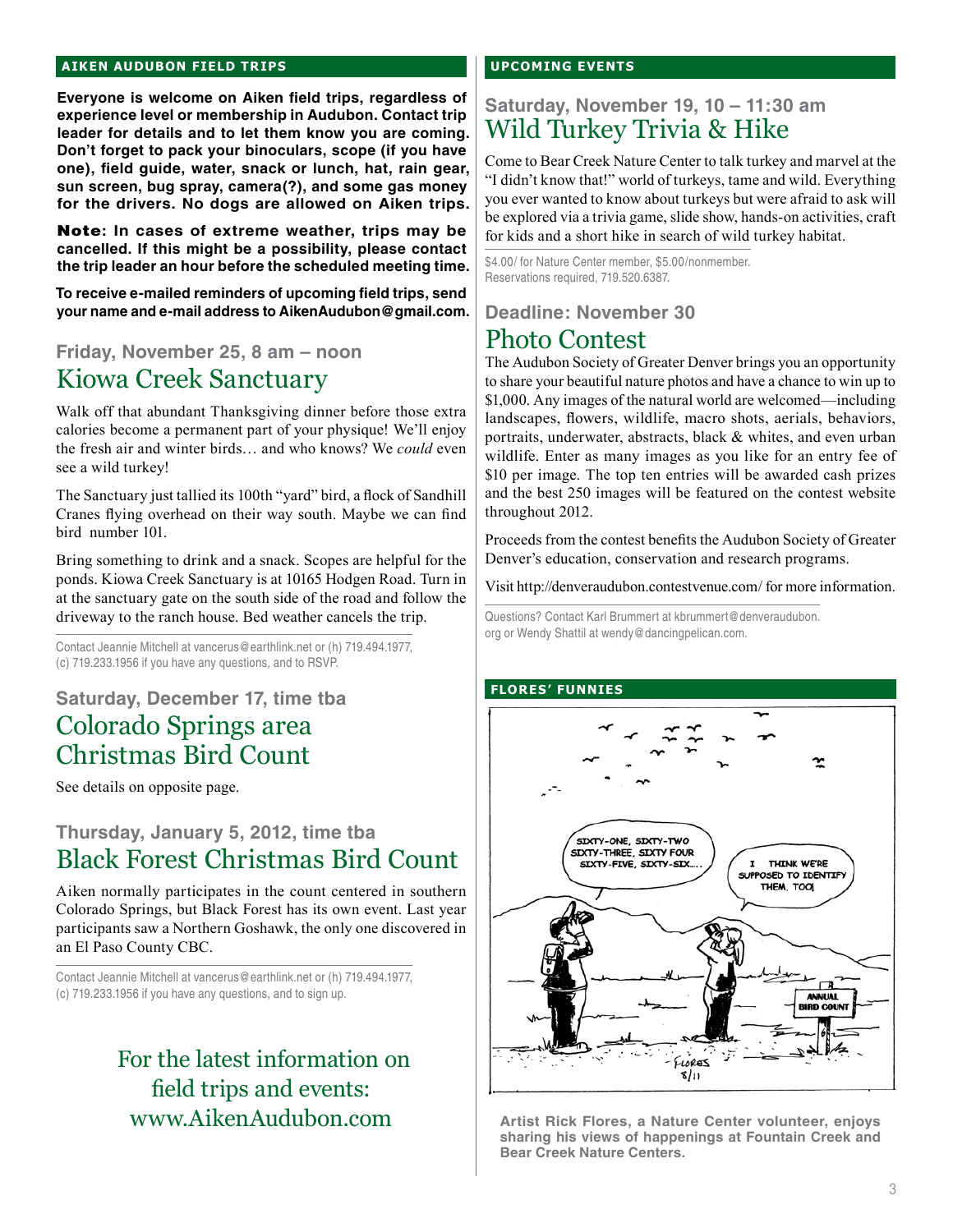# If You Find a Bird Band

**B**anding provides a wealth of information<br>about the movements and lives of birds, and many banders have just finished another round of putting these bracelets on the birds. However, this important study would fail were it not for the many people who report and return bands to the U.S. Fish and Wildlife Service.

Federal Fish & Wildlife bands are plain aluminum, inscribed with a nine digit number: a three or four digit prefix, followed by a dash, and five additional digits. If you find a band, you can report your information online, by phone, or via snail mail.

**Online:** Go to http://www.pwrc.usgs.gov/ BBL/homepage/call800.htm

**By phone:** 1-800-327-BAND (2263) from anywhere in Canada, the United States and most parts of the Caribbean.

**By mail:** Return it with the following information:

1. You name and address (plainly printed)

2. All numbers and letters on the band

3. The date you found the band

4. The place you found the band (mileage and directions from the nearest town, with county and state, or GPS coordinates)

5. How you found the band (on a bird found dead, shot, or caught in some other way)

Straighten the band, tape it to a piece of heavy paper, and place in an envelope marked "Hand Cancel." Mail to:

Bird Banding Laboratory U.S. Fish and Wildlife Service Laurel, MD 20708

What do you do if you find a live banded bird? Do not remove the band (this might injure the bird), but record the number on it and release the bird. Send all the information you can about finding the banded bird to the Banding Laboratory.

You will receive a Certificate of Appreciation from the Bird Banding Laboratory telling you where the bird was banded, what kind it was, and who banded it. The person who banded it will also learn where and when you found the band.

# Telling the Boys from the Girls

Male ducks don't look anything like female ducks, at least during the breeding season. And you can easily tell the boy Black-headed Grosbeaks (*right*) from the girls (*below*)… in fact, they don't look like they even belong to the same species! But with lots of birds, from Steller's Jays to Canada Geese, it seems that only they know who is who.

4





I've often wondered just how they do that. What is it that tells male Red-tailed Hawks who the ladies are? How do California Gulls avoid courting a gull of the same sex? Well, I just read some fascinating articles that solved this mystery, at least when it comes to Black-capped Chickadees.

It turns out that the birds do have sexual dimorphism—the males and

females look different. The problem is that we can't see it with our limited human eyes. The markings are in the ultraviolet.

Most people are aware that bees and other insects see a different set of colors than we do. Flowers that appear plain yellow to us actually have ultraviolet runway lights inviting the bees to land and mix up some pollen. Hummingbirds see more colors at the other end of the spectrum, distinguishing reds that we are blind do. That is why they're attracted to red flowers, and plants have evolved to advertise in that color.

How do birds see colors we cannot? If you remember from your science classes, our eyes have three different kinds of cones color receptors—each sensitive to yellowish, greenish, or bluish light. Birds have four. So where we see a rainbow of seven colors, they can see more. Birds' eyes also have more cones than ours, and more connections from the eye to the brain, giving them superior eyesight.

Now it turns out that Black-capped Chickadees, at least, use this extended range of color to proclaim their sex. The males are brighter white (into the UV) and deeper black (also into the UV) than the females. In fact, female birds



prefer males with the brightest white patches and the sharpest contrast between the white and black patches.<sup>1</sup> This serves not only to maintain the differences, but to strengthen the distinction in each generation.

Chickadees aren't the only birds to have sexual markings that we can't see. According to Raphael Igor Dias, "In general, practically all bird families present some UV reflectance in their plumage."2 In addition to distinguishing males from females, birds' ability to see into the ultraviolet helps them find prey, establish territories, and proclaim their virility.

Next time we see a pair of apparently identical birds courting, we don't have to wonder how they can tell which sex is which. If only we could see in the same wavelengths. Although, then we'd have to rewrite the field guides!

● **Leslie Holzmann**

<sup>1.</sup> http://beheco.oxfordjournals.org/content/ 16/1/218.full 2. http://www.ararajuba.org.br/sbo/ararajuba/ artigos/Volume143/ara143rev.pdf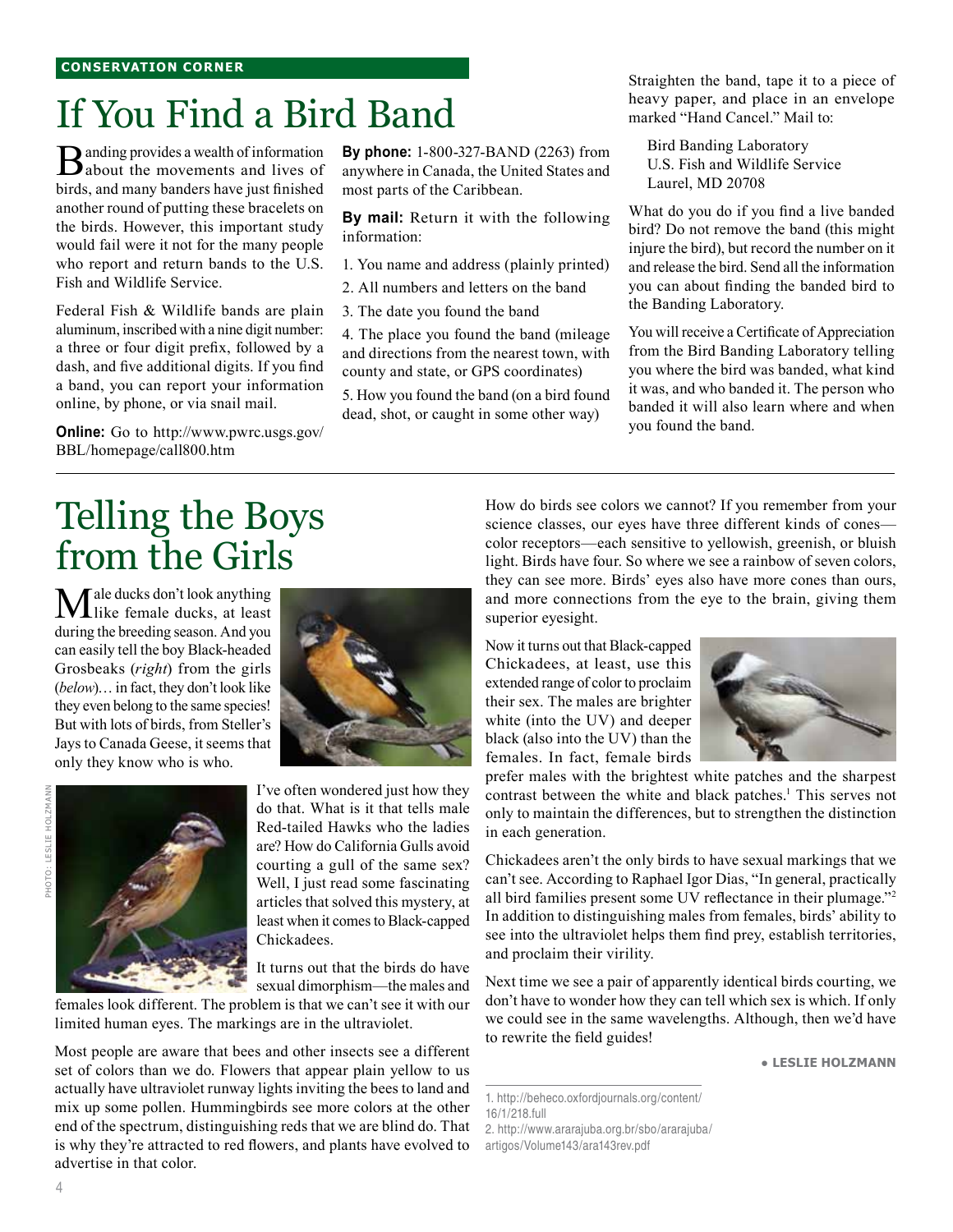#### **Chapter News**

## AFA Article

Aiken is famous! Our September program featuring the Air Force Academy falcons and their handlers was written up in the AFA newsletter under the title: "Colorado Springs bird watchers meet the Falcons." See the article at http://www.usafa.af.mil/news/story. asp?id=123273673.

## Facebook

Aiken Audubon now has our very own Facebook page. Jeannie Mitchell will be the voice behind "Wes," our Aiken owl mascot. If you're on Facebook, be sure to "Like" our page and spread the word about birds.

#### **continued from front page**

"tree highway" may also account for the expanded range of House Finches, although they've moved in the opposite direction.)

Because hawks and owls are a threat, jays scream a warning when one is sighted. Other birds respond as well, diving into the foliage at the sound of the alarm. However, that doesn't explain the "bicycle horn" calls I heard, as the jays' "hawk in the area" warning sounds just like a Red-tailed Hawk!

Jays have a bad reputation, and to some degree they've earned it. Not only do they hog feeders, but they have been known to steal eggs and chicks from the nests of songbirds (although not very often). Plus, some people object to the loud noises they make. You can hear several of their calls at Whatbird.com.

However, Blue Jays have many good points as well. Like other Corvids (crows, ravens, and other jays), they're highly intelligent and good at solving puzzles (such as how to open the door to a cage).

Additionally, they're devoted spouses and parents. Couples mate for life. Each spring, the pair builds a nest together, and the male brings the female her meals while she incubates the eggs. Once the babies hatch, both parents take care of them. Even after the young birds fledge, the family sticks together for the rest of the summer.

Finally, we may well owe our eastern oak forests to these (and other) acorn eaters. While Blue Jays do consume bugs, they are primarily vegetarians, and prefer to dine on seeds, nuts, and especially acorns. Like other jays, they store surplus food for consumption later, burying it in the ground. Rather than get eaten later, many of these buried acorns sprout.

I've been putting peanuts out on our balcony railing every morning for several years now. While my usual customers are the plentiful Steller's Jays, every spring and fall we're visited by several Blue Jays as well. If I'm the slightest bit late, the birds come to the kitchen window and squawk at me until I come out with their breakfast. Then they start screaming, as if to tell all the other jays that the food is ready. Or maybe they're just saying, "Thank you!"

● **Leslie Holzmann**

| <b>Mailed Subscription</b><br><b>Sign Up For:</b> |         |
|---------------------------------------------------|---------|
| One Year                                          | \$10.00 |
| Two Years                                         | \$18.00 |
| Donation                                          |         |
| New                                               | Total   |
| Renewal                                           |         |
| Name                                              |         |

**Mail Check To:** Aiken Audubon Society 6660 Delmonico Dr. D-195, Colorado Springs, CO 80919

### **book review**

٠I

## *What Bluebirds Do,* by Pamela F. Kirby

 $\mathbf{W}$  ould you like to introduce a child to birding?

This delightful book, full of gorgeous photographs, tells the life story of the Eastern Bluebird from the time the male and female meet until their family is ready to leave home.

The text accompanying the pictures explains what is happening at each stage of the birds' life. There are also sections on bluebird facts and conservation.



Any child (or adult, for that matter) who likes nature would be thrilled to receive this gift.





Pamela E. Kir

For more information about the Blue Jay's range expansion, see the article at http://elibrary.unm.edu/sora/JFO/v049n03/p0208-p0214.pdf